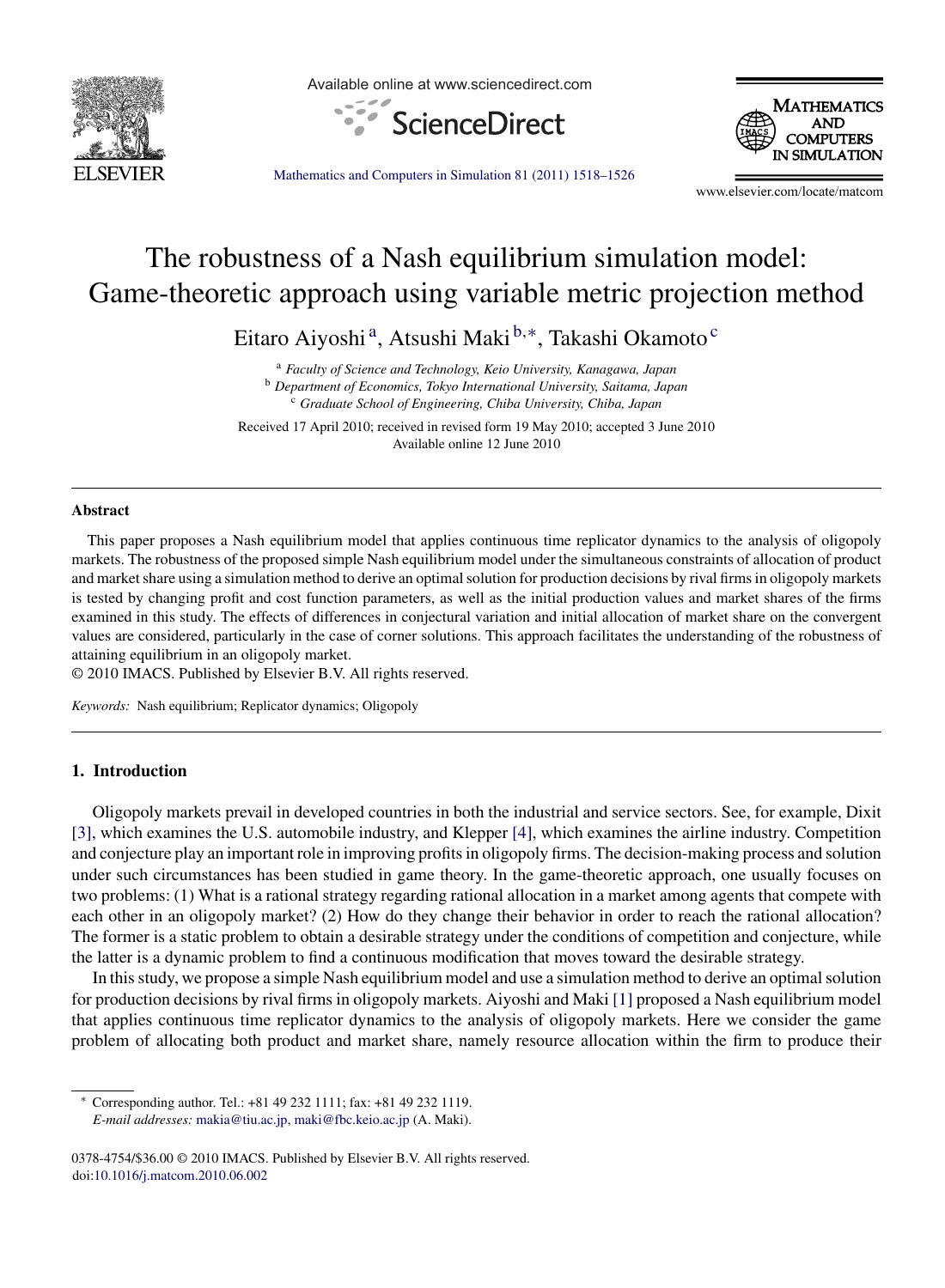products and allocation of market share among firms for each product. We will propose a replicator dynamic equation to change strategies in order to obtain the Nash equilibrium solutions. The stable solutions for the replicator dynamic equation are the Nash equilibria. The dynamic process of the game-theoretic approach using the variable metric projection method obtains the Nash equilibria with the double allocation constraints.

Before conducting empirical analysis using observation on oligopoly markets in the real world, we have to check the robustness of the Nash equilibrium model by changing parameters of firms' profit and cost functions. This process is necessary to conduct forecasting and simulation using real-world observations after estimating the model.

This paper is organized as follows. Section 2 provides a general explanation of the double constraint interference model, which concentrates on the double allocation problem of production capacity and market share. Section [3](#page--1-0) introduces a normalized Nash equilibrium solution for the profit maximization of players' functions modeled in the double constraint interference model. Section [4](#page--1-0) describes the application of numerical methods to the Nash equilibrium solution.

A simulation model is proposed in Section [5](#page--1-0) and the results are reported. We focus on the effect of conjectural variation in the model. Section [5.1](#page--1-0) specifies the model and obtains the benchmark solution in the case of a threeperson game with three products. Section [5.2](#page--1-0) shows how convergent values are affected by changes in the conjectural variations. When the values of the conjectural variations are relatively small, the model converges to an interior solution. On the other hand, when the values of the conjectural variation are larger, the model obtains a corner solution, namely some particular agent concentrates on the production of a single product. As an extension of Aiyoshi et al. [\[2\],](#page--1-0) this section considers the stability of the corner solutions. When a corner solution is unstable, it is not a Nash equilibrium solution, while when a corner solution is stable, it is a Nash equilibrium solution. In the present analysis, we obtain the stable Nash equilibrium solutions by applying replicator dynamics, the process of which is mathematically specified in Sections [3 and 4. T](#page--1-0)he stability is also checked by another method of dynamic processes, called the penalty method. Section [5.3](#page--1-0) presents the simulation of changes in the convergent values due to changes of the initial allocation.

Section [6](#page--1-0) presents the conclusions.

#### **2. Non-cooperative Nash equilibrium model and resource allocation**

Consider a continuous game problem with *P* players and *N* strategy variables, governed by duplicate simplex constraints. The *p*th player's strategy variables are  $x^p = (x_1^p, \dots, x_N^p) \in R^N$  and  $i = 1, \dots, N$ ,  $p = 1, \dots, P$ . The variable matrix *X* that contains all variables is

$$
X = (\mathbf{x}^1, \cdots, \mathbf{x}^P) = \begin{pmatrix} \mathbf{x}_1 \\ \vdots \\ \mathbf{x}_N \end{pmatrix} = \begin{pmatrix} x_1^1 & \cdots & x_1^P \\ \vdots & \ddots & \vdots \\ x_N^1 & \cdots & x_N^P \end{pmatrix},
$$
(1)

where  $x^p$ ,  $p = 1, \dots, P$  are column vectors and  $x_i$ ,  $i = 1, \dots, N$  are row vectors. Let the *p*th player's profit function be  $E^p(X)$ . An unconstrained game problem is formulated as

$$
\max_{\mathbf{x}^p} E^p(\mathbf{x}^1, \cdots, \mathbf{x}^p, \cdots \mathbf{x}^p), \ p = 1, \cdots, P,\tag{2}
$$

where  $x^p$  is the *p*th player's only known variable and the other players' variables  $(x^1, \dots, x^{p-1}, x^{p+1}, \dots, x^P)$  are unknown parameters. Consider the game problem constrained by the simultaneous allocation of products and market share as

$$
\max_{\mathbf{x}^p} E^p(\mathbf{x}^1, \cdots, \mathbf{x}^p, \cdots, \mathbf{x}^p) \tag{3a}
$$

$$
\text{subj. to } \sum_{i=1}^{N} x_i^p = a^p, \ \ p = 1, \cdots, P, \sum_{p=1}^{P} x_i^p = b_i, \ \ i = 1, \cdots, N,
$$
\n<sup>(3b)</sup>

$$
x_i^p \ge 0, \quad i = 1, \dots, N, \quad p = 1, \dots, P,\tag{3c}
$$

where by definition,

$$
\sum_{p=1}^{P} a^p = \sum_{i=1}^{N} b_i.
$$
 (4)